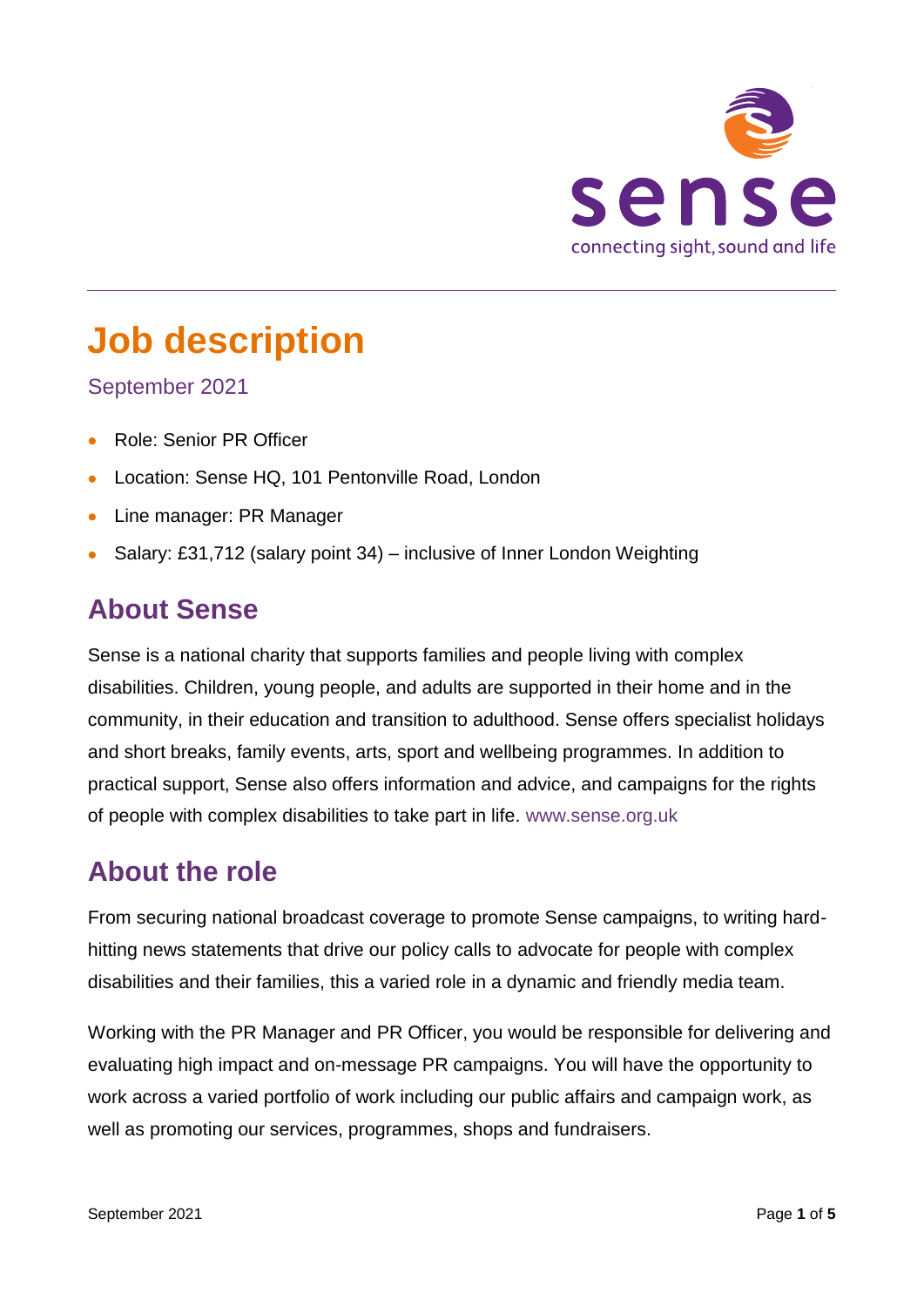

# **About you**

You will have experience working in a busy press office or as a journalist, who is proficient at managing competing priorities and able to turn around attention-grabbing press materials to tight deadlines.

You will have strong contacts with a range of journalists and excellent stakeholder management and negotiation skills. You will have experience in pitching and selling-in to journalsits, and able to brief spokespeople for interview.

You will have an active interest in current affairs and driving editorial coverage across all media types, including national broadcast, print, online and trade titles. The right candidate will be a real team player with great interpersonal and communications skills and a good understanding of the national news agenda.

# **Specific responsibilities**

### **Media Relations**

- Develop and execute PR plans to promote Sense initiatives
- Take a lead role in media relations and secure national and regional online, print, and broadcast coverage – pitch ideas and stories to media, research key targets and develop media lists.
- Implement initiatives, such as press briefings, to build relationships with key media contacts
- Monitor the national news agenda to identify opportunities and share with the team

### **Press materials**

 Draft, edit and issue high quality, compelling written materials and ensure all materials are approved before released. This includes feeding into campaign plans and writing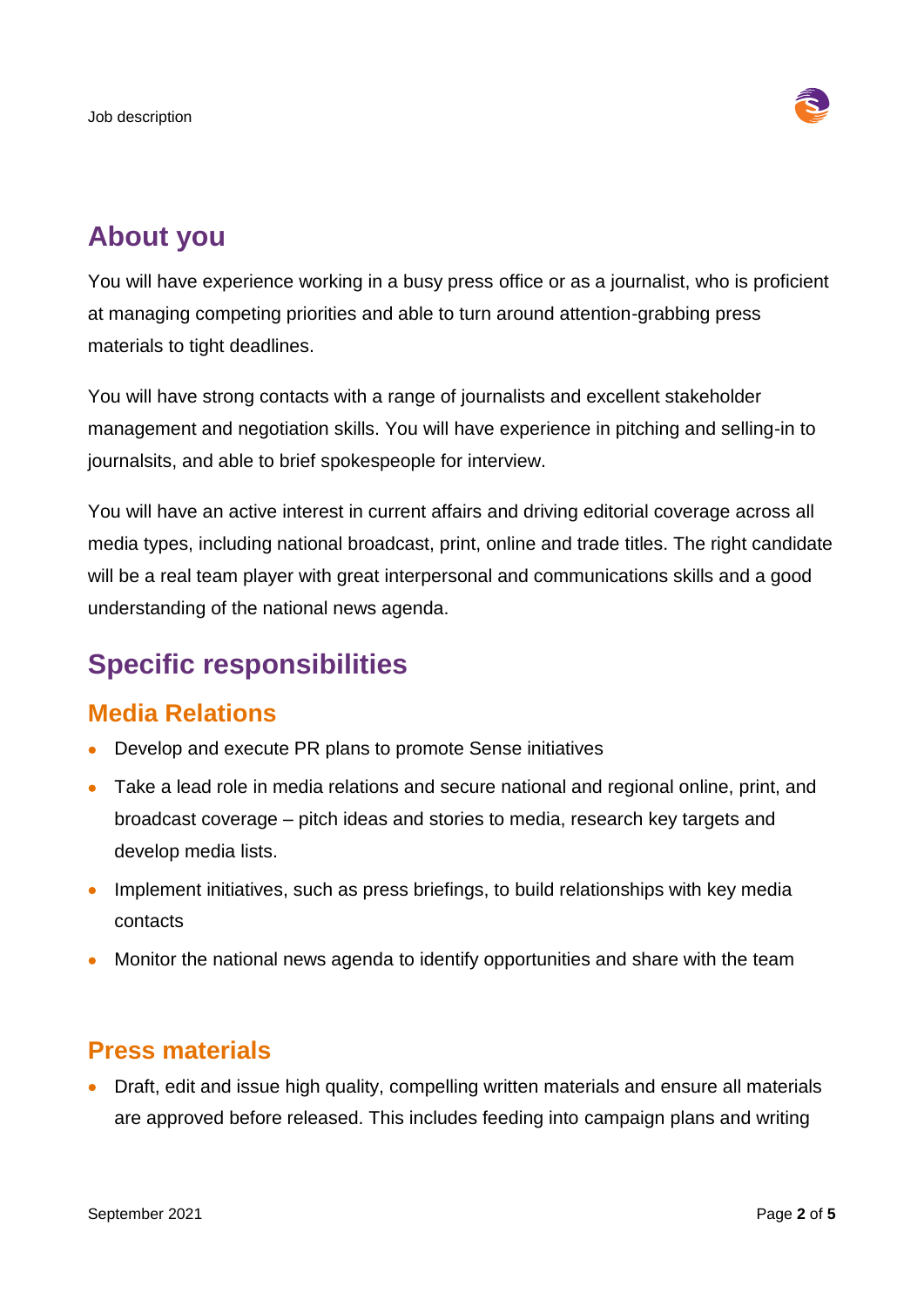

press releases, interview briefing documents, case studies and quotes from Sense spokespeople

### **Briefings and interview support**

- Brief Sense spokespeople for interview
- Set up media interviews, write briefing materials and attend and support interviewees (this may involve national travel)
- To contribute to media training programme for Sense spokespeople

### **Press office**

- Lead on the day-to-day running of the press office, helping to manage inbound media interest and ensure a smooth process from start to finish – answer media enquiries and work with the PR team to prepare responses as required to deadline.
- To keep up to date the media contact database

### **Reporting and evaluation**

• Implement media team management systems and processes – this includes monitoring coverage, saving coverage, creating coverage reports and assisting with ongoing reviews of whether we are meeting our objectives.

### **Planning**

 Assist with the planning and delivery of creative national and regional multi-channel media strategies that feed into and support wider organisational objectives

#### **Other**

- Deputise for the PR Manager in their absence
- Be flexible and support the wider media team with ad hoc tasks as directed, such as delivering PR events, press briefings and attending shoots to gather media assets.
- To work closely with the Digital Engagement team to ensure alignment with media relations and social activity.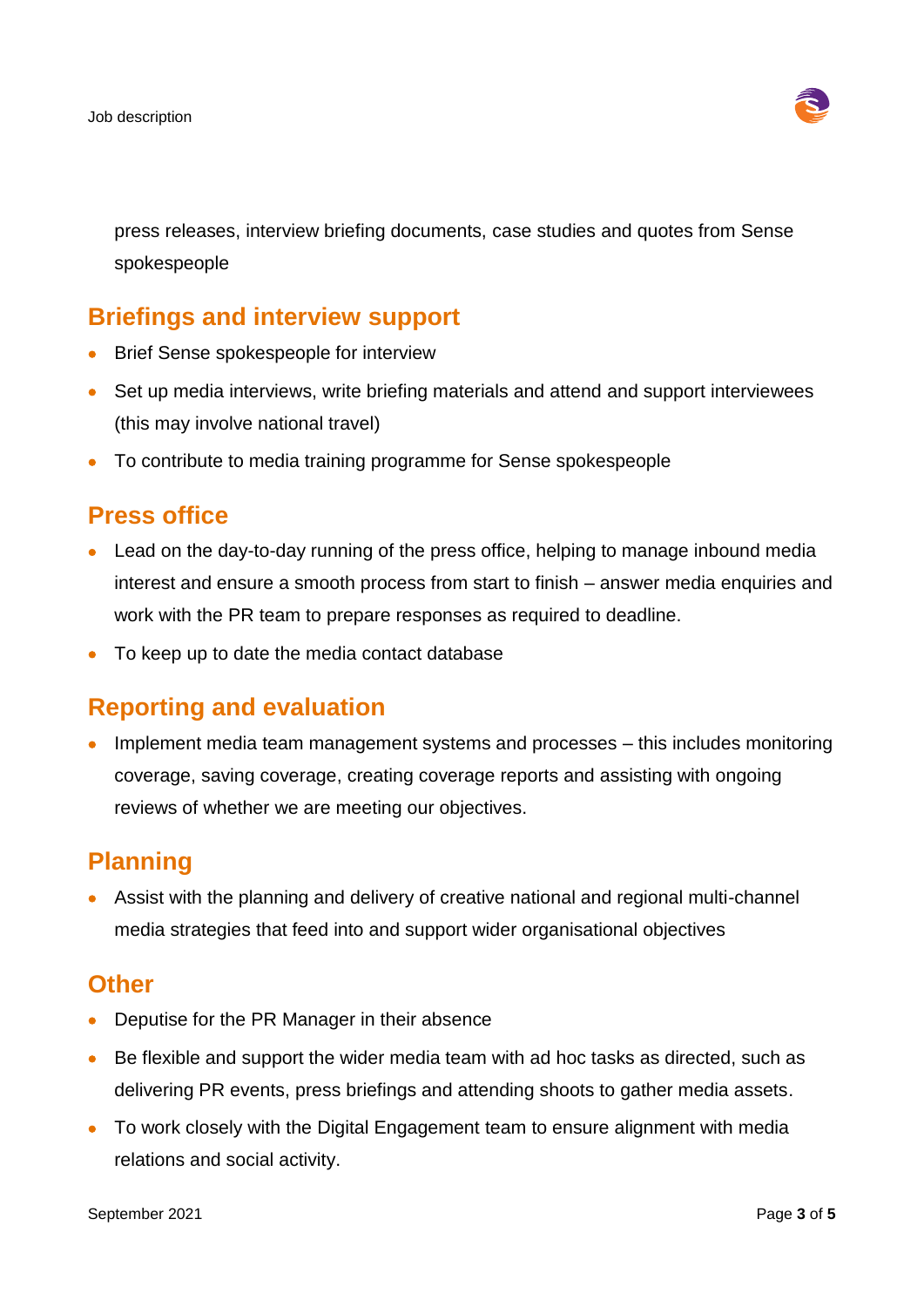

- To manage outreach to celebrities and other influencers to support campaigns.
- Work closely with external partners and organisations as required to help maximise opportunities – this might be agencies, funders, or partners.
- Share learnings and insight gathered on job with the wider team.
- Contribute new ideas to creative sessions.
- Own small projects with support of line manager.

#### **Education and training**

#### **Essential**

- Degree level education or equivalent experience.
- Literacy and numerical skills to GCSE or equivalent standard

#### **Desirable**

• PR or journalism training

#### **Achievements and experience**

#### **Essential**

- At least two years working in a PR or a media role
- Proven experience of working on national and regional media campaigns

#### **Key competencies**

#### **Essential**

- Excellent written skills
- Great communication skills
- Interest and engagement in current affairs
- Good media relations and confidence to approach journalists with a story
- Strong organisational skills
- Good experience managing and prioritising multiple projects to strict deadlines